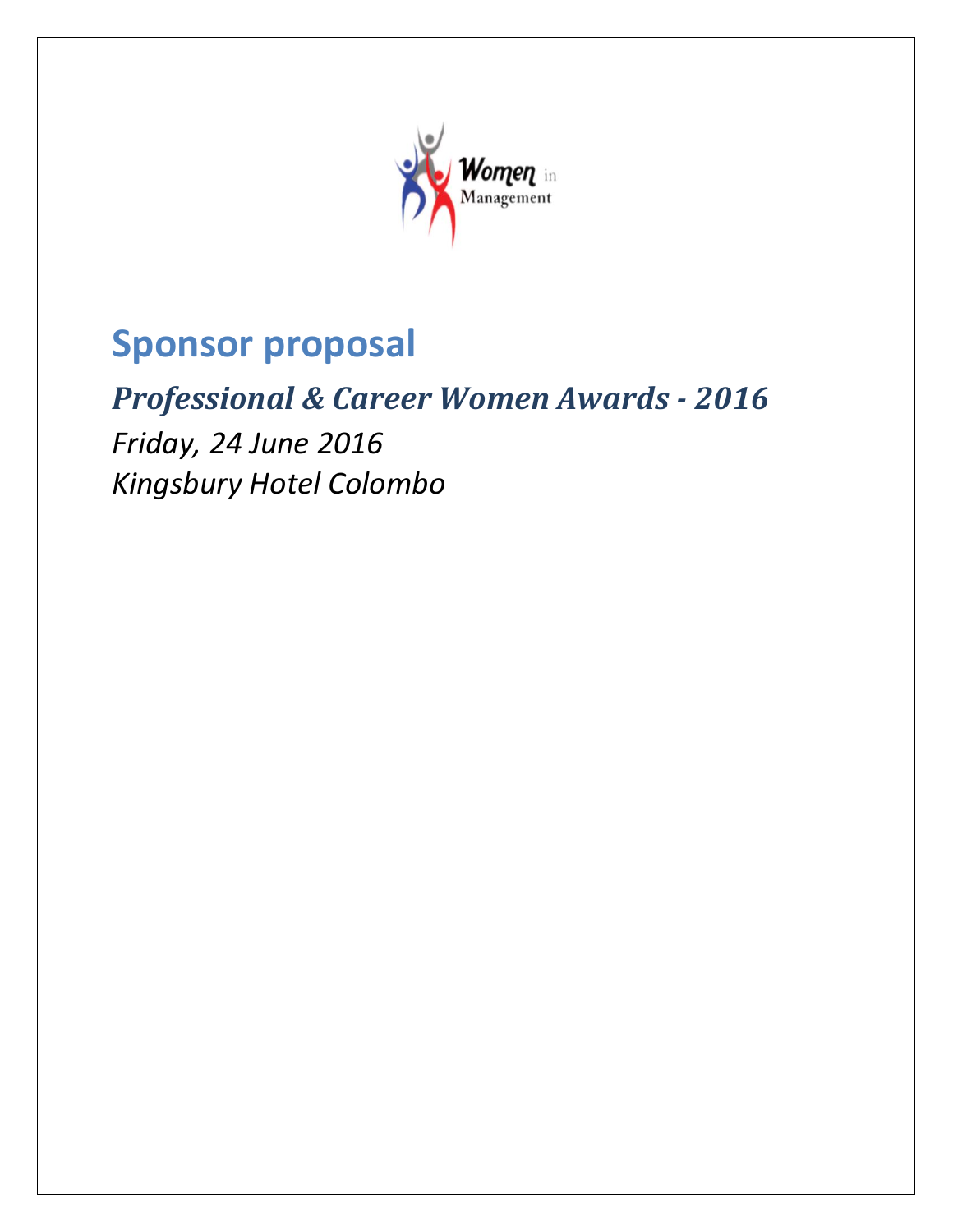## **About Women in Management**

Women in Management (WIM) is a private limited company registered under Company's Act in Sri Lanka, dedicated to uniting Sri Lanka's professional and entrepreneur women. WIM provides a networking platform for women to realize their dreams by facilitating a process which helps foster innate potential while developing skillsets.

WIM acts as a conduit to the transformation of women in business by providing leadership, inspiration and professional services to its members and non-members alike. It is a serviceoriented organization where its members benefit through exposure to potential clientele, offer their expertise and earn remuneration. WIM does not collect funds, and neither do we have donors. We raise funds by conducting professional business events and services, accepting sponsorships at our events, and through coordination of numerous special events and workshops through the year. Our many events feature guest speakers and reputed professional trainers who impart strategies for business growth. We are committed to helping create professional opportunities for women, which in turn can help strengthen the economic growth in Sri Lanka.

## **About the Awards**

Launched in March 2011 by WIM, *'The Professional & Career Women Awards'* celebrates the achievements of remarkable women who inspire those around them - either through the media, through their astounding achievements in their careers, businesses and everyday lives. The annual event is an uplifting and emotional award ceremony where women are celebrated equally in one room.

### **Objective**

The objective of the award is to honor women contributing to the national and regional economy by celebrating their achievements, experience and creativity in leading institutions, professions and businesses, by seizing opportunities and overcoming challenges.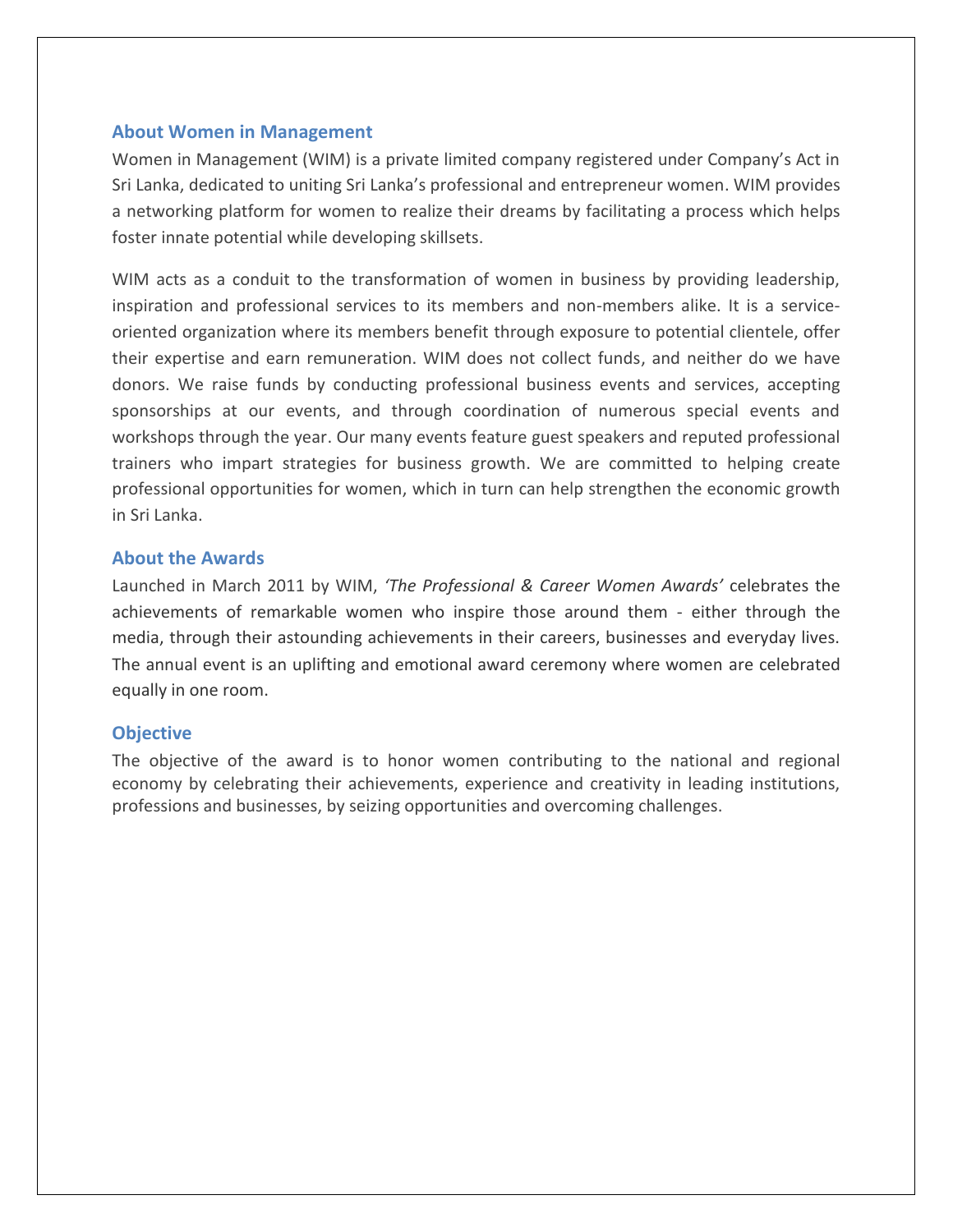



acht

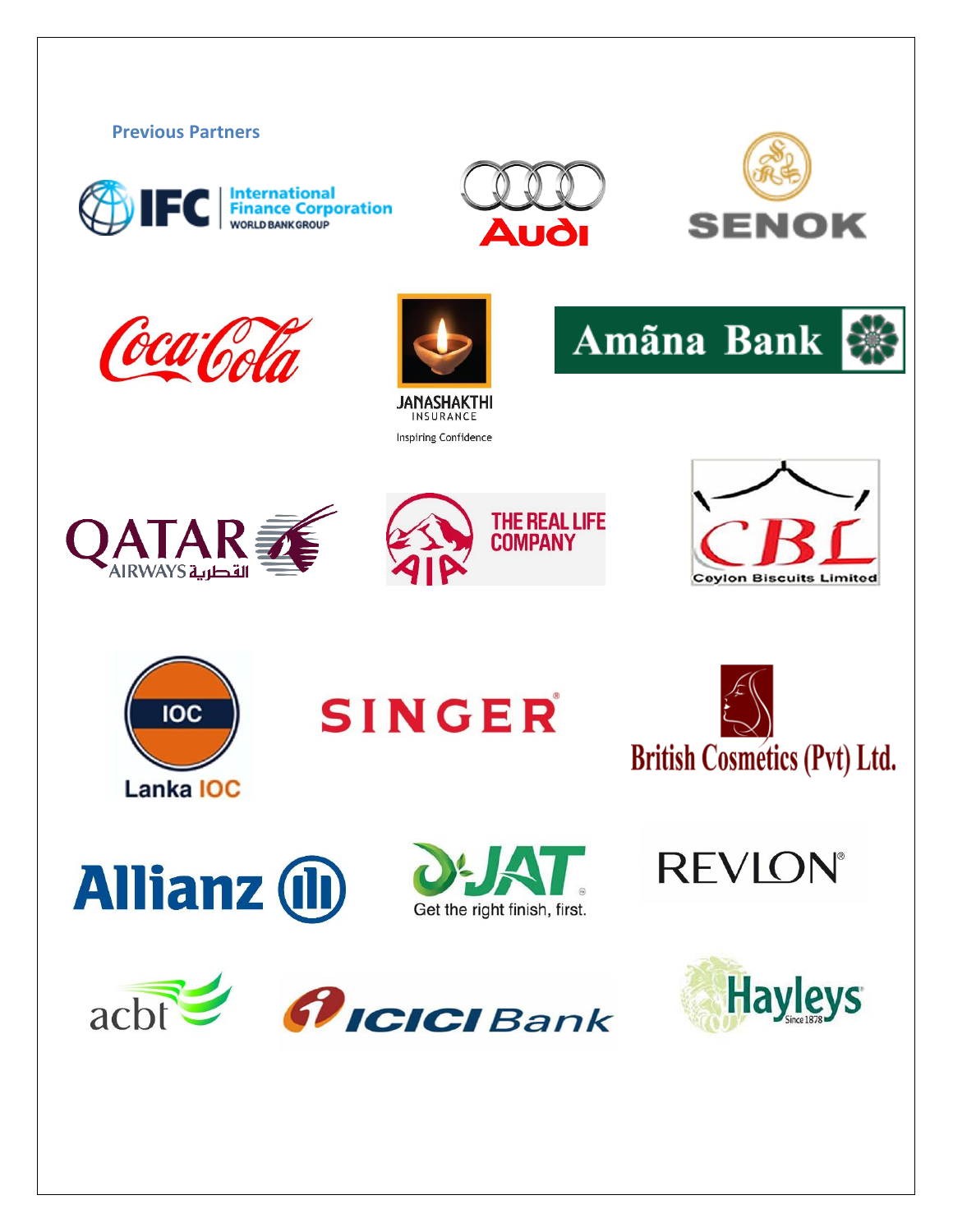## **Award categories for year 2016**

#### **Career Categories**

- Human Resources
- Banking & Finance
- Marketing
- Information Technology
- Advertising
- Legal
- State & Government Sector
- Corporate Communication
- Media & Communication
- Logistic
- Hotel & Hospitality
- Arts & Aesthetics
- Defense Force & Civil Security
- Career Achievement

#### **Business Categories**

- Outstanding Women Entrepreneur (Large)
- Outstanding Women Entrepreneur (Medium)
- Outstanding Women Entrepreneur (Small)
- Upcoming Women Entrepreneur (North East) (6)
- Upcoming Women Entrepreneur (4)

#### **Organizational Categories**

- Best women empowerment project run by a NGO, INGO & International organization
- Best CSR Programme run by a Private Sector for Women Empowerment
- **•** Best Private Sector Organization for promoting women in workplace

### **Professional Categories**

- Best International Women Leadership
- Best Women CEO Or Women Leader of the Year
- Business Role Model of the Year (Nominations not open)
- Career Role Model of the Year (Nominations not open)
- Inspirational Woman of the Year (Nominations not open)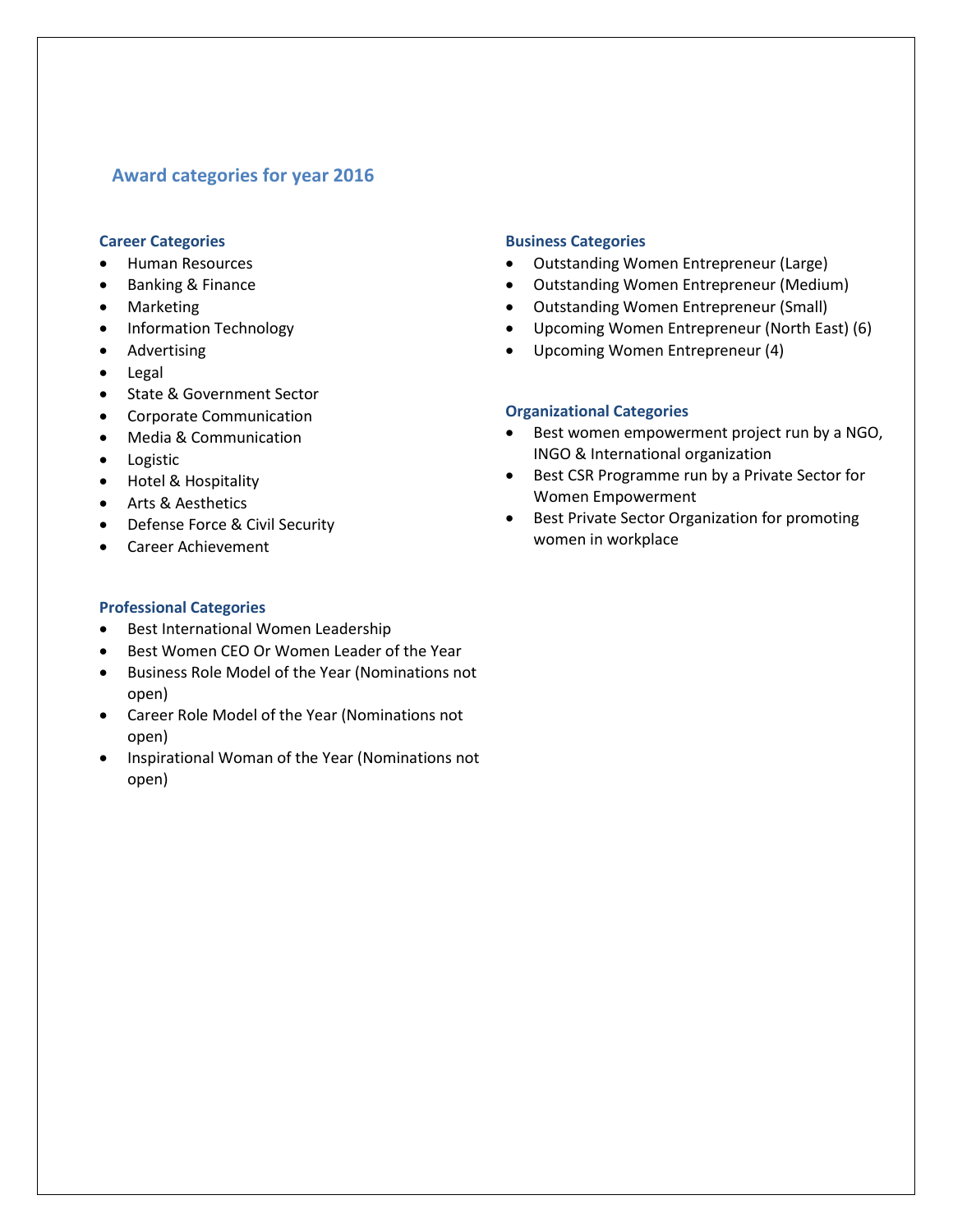# **Sponsor Benefits**

# **Platinum Sponsor - LKR 750,000 (Sole Platinum Sponsor)**

- $\checkmark$  Two tables of 10 for guests
- $\checkmark$  Invitation to participate in presentation of 3 Award Categories
- Company Logo on the Backdrop, under the title of *Platinum Sponsor*
- $\checkmark$  5 minute speaking opportunity or media presentation to highlight company achievements related to women
- Logo under the title of *Platinum Sponsor* will be displayed after each award category
- Logo under the title of *Platinum Sponsor* will be inserted on all media/digital promotions.
- $\checkmark$  Participation at press conference for launch of Awards
- $\checkmark$  Placement of two standees or similar promotional material in foyer of event hall
- $\checkmark$  Company achievements (related to women) highlighted in event publication

# **Gold Sponsor - LKR 500,000 (Up to 3 available)**

- $\checkmark$  One table of 10 for your guests
- $\checkmark$  Invitation to participate in presentation of 2 Award Categories
- Company logo on the backdrop, under the title of *Gold Sponsor*
- Logo under the title of *Gold Sponsor* will be displayed after each award category
- Logo under the title of *Gold Sponsor* will be inserted on all media and digital promotions.
- $\checkmark$  Placement of two standees or similar promotional material in foyer of event hall
- $\checkmark$  Company achievements (related to women) highlighted in event publication

# **Silver Sponsor - LKR 250,000 (Up to 5 available)**

- $\checkmark$  5 Individual invitations
- $\checkmark$  Invitation to participate in presentation of 1 Award Category
- Company logo on the backdrop, under the title of *Silver Sponsor*
- Logo under the title of *Silver Sponsor* will be displayed after each award category
- Logo under the title of *Silver Sponsor* will be inserted on all media and digital promotions.
- $\checkmark$  Company achievements related to women highlighted in event publication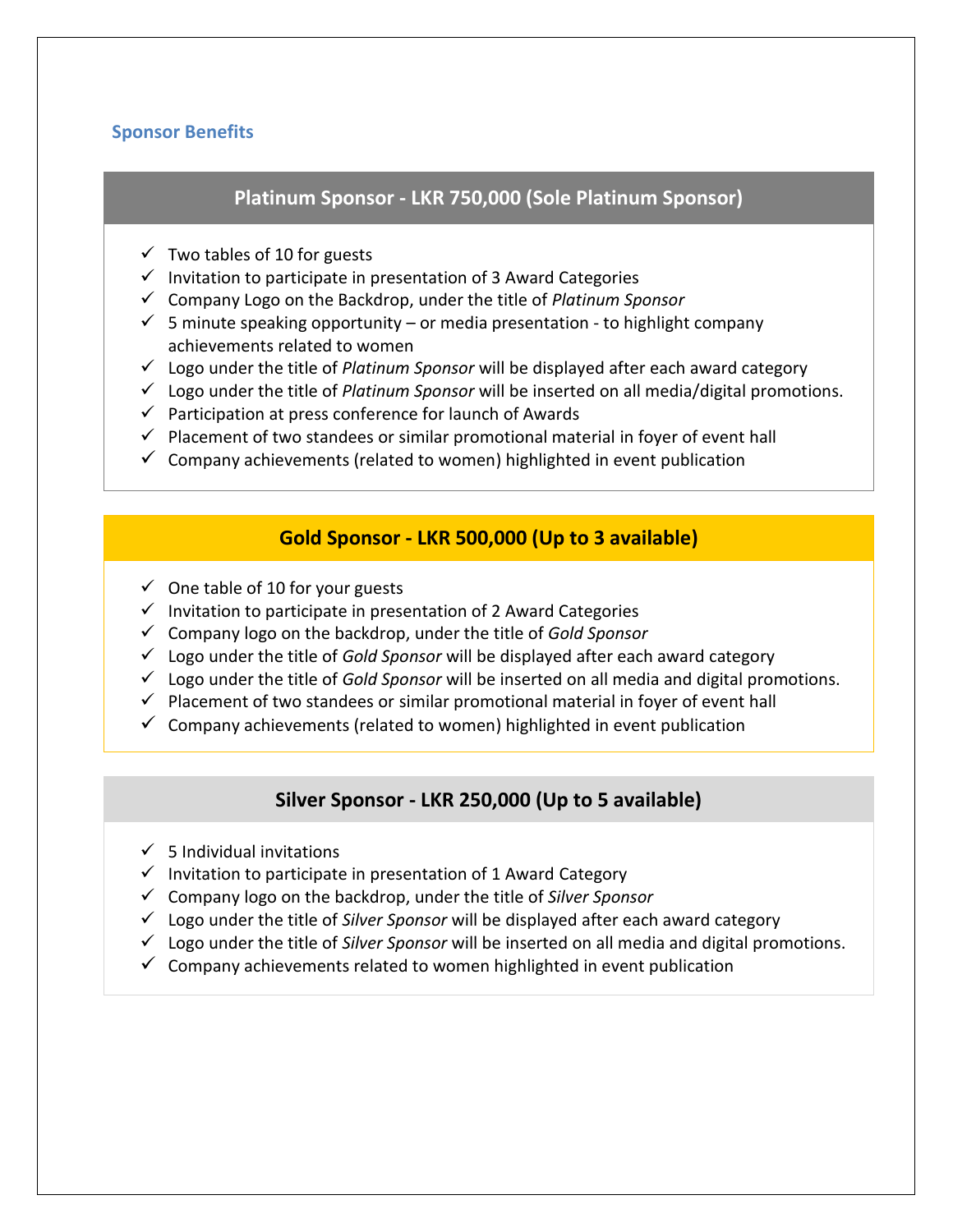## **Sponsorship Requirement**

Women in Management wishes to partner with, and support, organizations that actively promote the role of women within their workplace.

Women in Management plans to highlight innovative programs and activities undertaken by our sponsors. As such, we request each sponsor to submit, as part of their application, a summary of existing programs that contribute to the role of women in the workplace.

*Please provide details here*

Secondly, Women in Management would like to give each sponsor an opportunity to make a pledge, highlighting new programs to be initiated during the following year that may contribute

*Please provide details here*

to the role of women in the workplace.